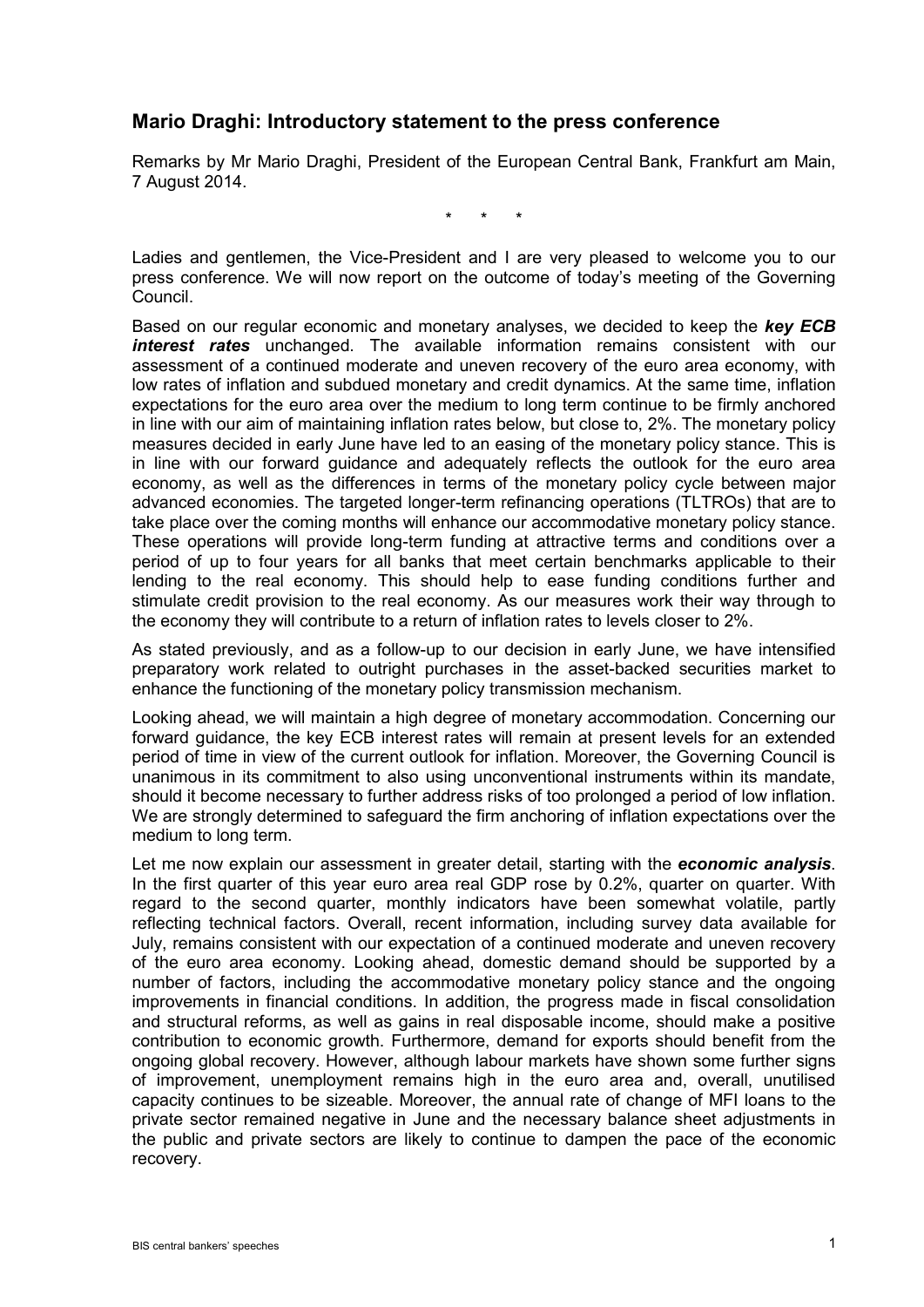The risks surrounding the economic outlook for the euro area remain on the downside. In particular, heightened geopolitical risks, as well as developments in emerging market economies and global financial markets, may have the potential to affect economic conditions negatively, including through effects on energy prices and global demand for euro area products. A further downside risk relates to insufficient structural reforms in euro area countries, as well as weaker than expected domestic demand.

According to Eurostat's flash estimate, euro area annual HICP inflation was 0.4% in July 2014, after 0.5% in June. This reflects primarily lower energy price inflation, while the other main components of the HICP remained broadly unchanged*.* On the basis of current information, annual HICP inflation is expected to remain at low levels over the coming months, before increasing gradually during 2015 and 2016. Meanwhile, inflation expectations for the euro area over the medium to long term continue to be firmly anchored in line with our aim of maintaining inflation rates below, but close to, 2%.

The Governing Council sees both upside and downside risks to the outlook for price developments as limited and broadly balanced over the medium term. In this context, we will closely monitor the possible repercussions of heightened geopolitical risks and exchange rate developments.

Turning to the *monetary analysis*, data for June 2014 continue to point to subdued underlying growth in broad money (M3), with annual growth standing at 1.5% in June, compared with 1.0% in May. The growth of the narrow monetary aggregate M1 stood at 5.3% in June, up from 5.0% in May. The increase in the MFI net external asset position, reflecting in part the continued interest of international investors in euro area assets, remained an important factor supporting annual M3 growth.

The annual rate of change of loans to non-financial corporations (adjusted for loan sales and securitisation) remained negative at –2.3% in June, compared with –2.5% in May and –3.2% in February. Lending to non-financial corporations continues to be weak, reflecting the lagged relationship with the business cycle, credit risk, credit supply factors and the ongoing adjustment of financial and non-financial sector balance sheets. At the same time, in terms of monthly flows, loans to non-financial corporations have shown some signs of a stabilisation over recent months, after recording sizeable negative monthly flows earlier in the year. This is consistent with the results of the bank lending survey for the second quarter of 2014 in which banks reported that credit standards for loans to enterprises had eased in net terms. However, they remain rather tight overall, when seen from a historical perspective. In addition, banks reported an improvement in net loan demand by non-financial corporations and households. The annual growth rate of loans to households (adjusted for loan sales and securitisation) was 0.5% in June, broadly unchanged since the beginning of 2013.

Against the background of weak credit growth, the ECB's ongoing comprehensive assessment of banks' balance sheets is of key importance. Banks should take full advantage of this exercise to improve their capital position, thereby supporting the scope for credit expansion during the next stages of the recovery.

To sum up, the economic analysis indicates that the current low level of inflation should be followed by a gradual upward movement in HICP inflation rates towards levels closer to 2%. A *cross-check* with the signals from the monetary analysis confirms this picture.

As regards *fiscal policies*, comprehensive fiscal consolidation in recent years has contributed to reducing budgetary imbalances. Important *structural reforms* have increased competitiveness and the adjustment capacity of countries' labour and product markets. These efforts now need to gain momentum to enhance the euro area's growth potential. Structural reforms should focus on fostering private investment and job creation. To restore sound public finances, euro area countries should proceed in line with the Stability and Growth Pact and should not unravel the progress made with fiscal consolidation. Fiscal consolidation should be designed in a growth-friendly way. A full and consistent implementation of the euro area's existing fiscal and macroeconomic surveillance framework